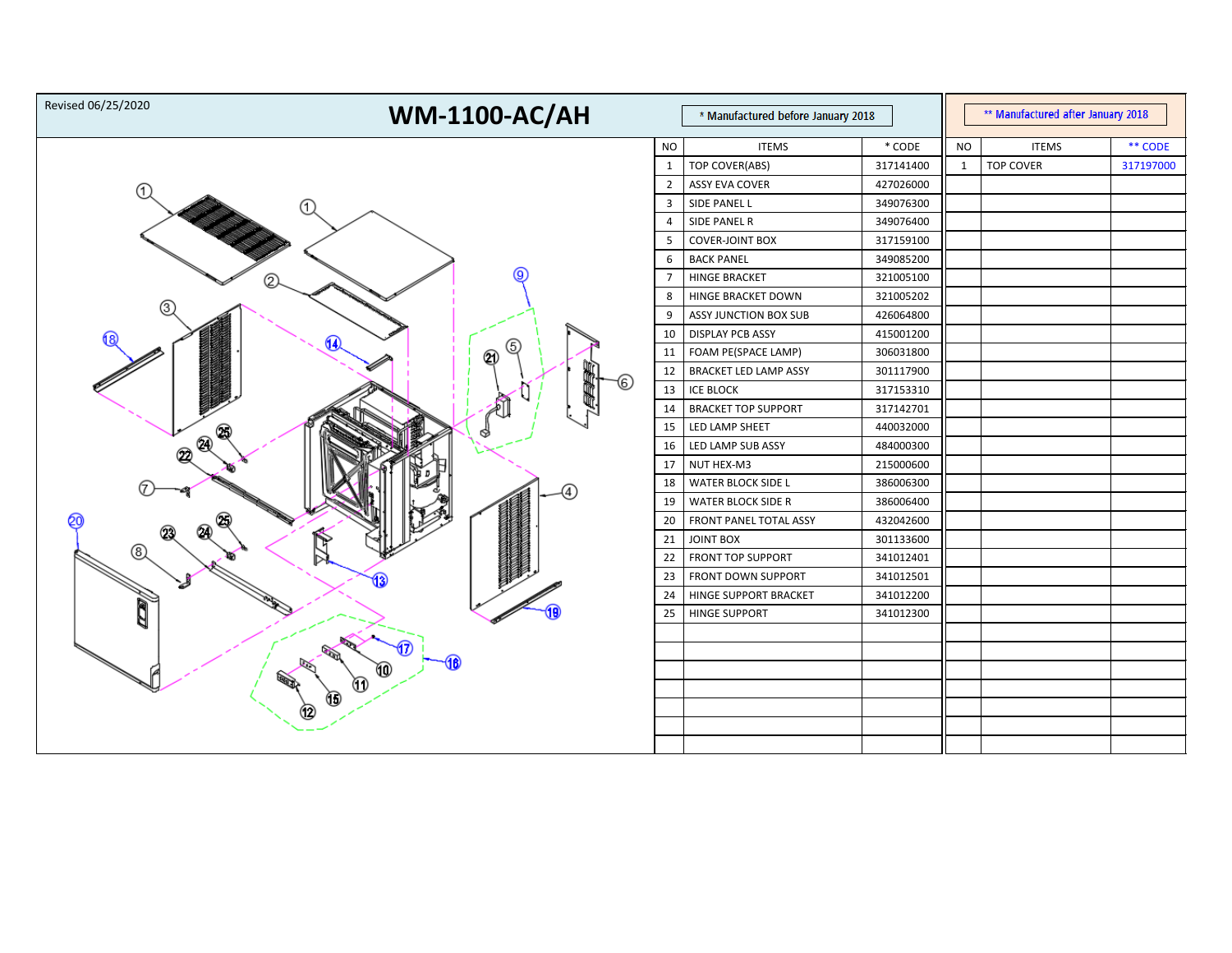| Revised 06/25/2020<br><b>WM-1100-AC/AH</b> |                 | * Manufactured before January 2018 |           |                | ** Manufactured after January 2018 |           |
|--------------------------------------------|-----------------|------------------------------------|-----------|----------------|------------------------------------|-----------|
|                                            | <b>NO</b>       | <b>ITEMS</b>                       | * CODE    | <b>NO</b>      | <b>ITEMS</b>                       | ** CODE   |
| 3)                                         |                 | ICE THICKNESS PROBE ASSY           | 427025900 |                |                                    |           |
|                                            | 2               | <b>ASSY EVAPORATOR-C</b>           | 409042400 | $\overline{2}$ | <b>ASSY EVAPORATOR-C</b>           | 409041200 |
|                                            |                 | <b>ASSY EVAPORATOR-H</b>           | 409042410 |                | <b>ASSY EVAPORATOR-H</b>           | 409041210 |
|                                            | 3               | <b>ASSY BUDER</b>                  | 426051700 |                |                                    |           |
| ⑤                                          | $\overline{4}$  | <b>DISTRIBUDER PIPE</b>            | 325026201 |                |                                    |           |
|                                            | 5               | <b>BUSHING</b>                     | 310004301 |                |                                    |           |
|                                            | 6               | <b>INNER DISTRIBUDER PIPE</b>      | 325026300 |                |                                    |           |
|                                            |                 | <b>RIGHT PIPE CAP</b>              | 319004401 |                |                                    |           |
|                                            | 8               | LEFT PIPE CAP                      | 319004301 |                |                                    |           |
|                                            | 9               | <b>WATER CURTAIN ASSY</b>          | 468012300 |                |                                    |           |
|                                            | 10              | <b>WATER CURTAIN SUB ASSY</b>      | 468016300 |                |                                    |           |
| 6                                          | 11              | <b>WATER CURTAIN</b>               | 635001900 |                |                                    |           |
|                                            | 12              | <b>HANGER</b>                      | 341012902 |                |                                    |           |
|                                            | 13              | MOLDING MAGNET                     | 322005600 |                |                                    |           |
| <b>Co</b>                                  | 14              | <b>SUPPORT PCB</b>                 | 314011700 |                |                                    |           |
|                                            | 15              | <b>HAND SCREW</b>                  | 210804501 |                |                                    |           |
| ℚ                                          | 16              | ASSY PUMP HOSE SUB                 | 468016200 |                |                                    |           |
|                                            | 17              | WATER PUMP OUT HOSE                | 229026300 |                |                                    |           |
|                                            | 18              | PIPE                               | 325088000 |                |                                    |           |
|                                            | 19              | HOSE T                             | 229026500 |                |                                    |           |
| ⋒                                          | 20              | <b>CLAMP HOSE</b>                  | 229008100 |                |                                    |           |
|                                            | 21              | <b>CLAMP HOSE</b>                  | 229026600 |                |                                    |           |
|                                            | 22              | <b>RIGHT PIPE CAP</b>              | 319006500 |                |                                    |           |
|                                            | 23              | PUMP MOTOR ASS'Y                   | 406010400 |                |                                    |           |
| STAR                                       | 24              | <b>ASSY FLOAT SUB</b>              | 470002400 |                |                                    |           |
| $\overline{\mathbb{Q}}$                    | 25              | <b>FLOAT ASSY</b>                  | 470001400 |                |                                    |           |
|                                            | 26              | <b>BRACKET FLOAT</b>               | 341014000 |                |                                    |           |
| ঞ<br>(19)                                  | 27 <sup>1</sup> | <b>EQUAL STRAIGHT CONNERTOR</b>    | 398012200 |                |                                    |           |
|                                            | 28              | PE TUBE(O.D 1/4")                  | 229013600 |                |                                    |           |
| පු<br>722)                                 |                 |                                    |           |                |                                    |           |
| 29                                         |                 |                                    |           |                |                                    |           |
| $\left( 9\right)$                          |                 |                                    |           |                |                                    |           |
|                                            |                 |                                    |           |                |                                    |           |
|                                            |                 |                                    |           |                |                                    |           |
|                                            |                 |                                    |           |                |                                    |           |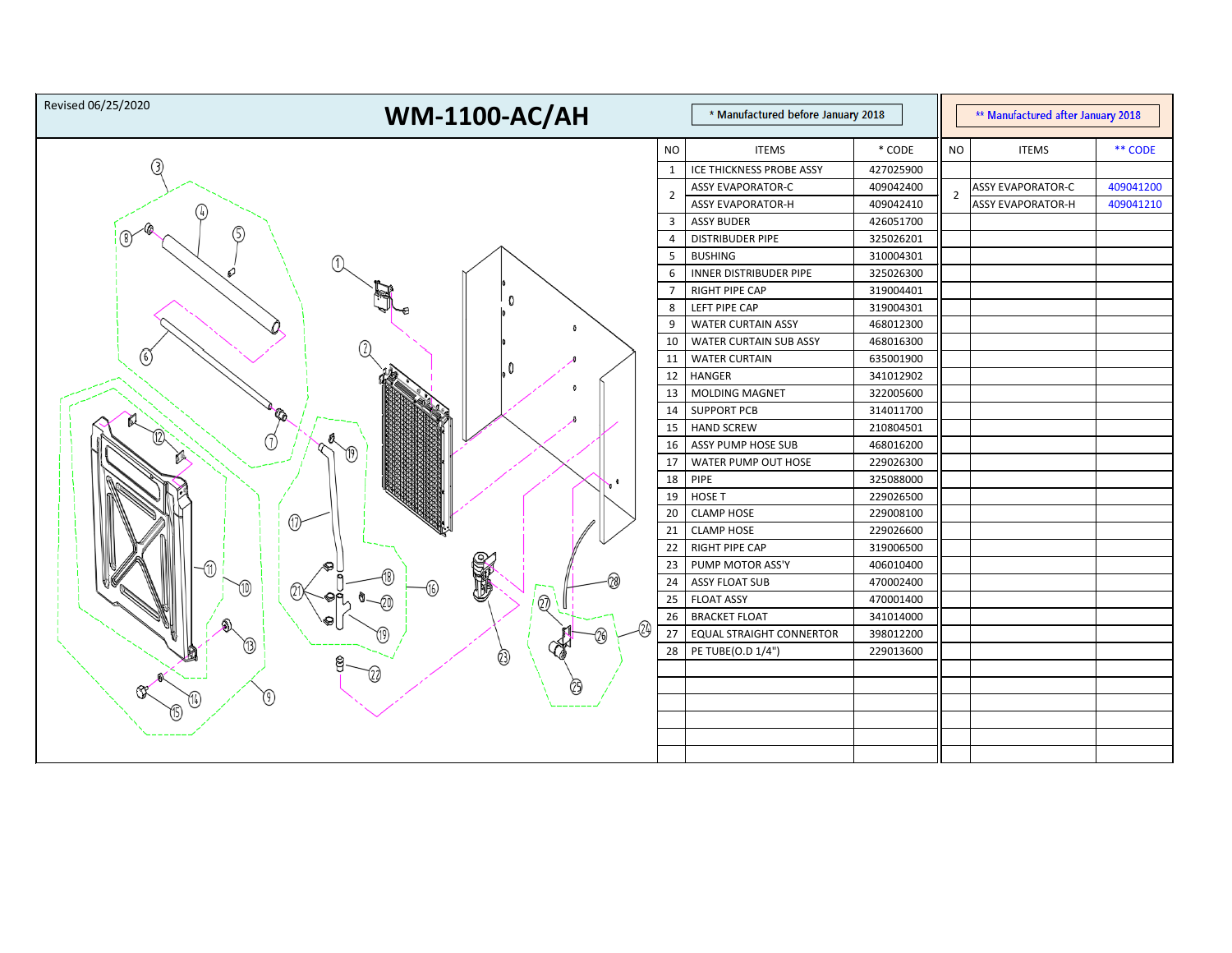| Revised 06/25/2020<br><b>WM-1100-AC/AH</b><br>* Manufactured before January 2018 |                |                            |           | ** Manufactured after January 2018 |                          |           |
|----------------------------------------------------------------------------------|----------------|----------------------------|-----------|------------------------------------|--------------------------|-----------|
| [ EVAPORATOR ASS'Y ]                                                             | <b>NO</b>      | <b>ITEMS</b>               | $*$ CODE  | <b>NO</b>                          | <b>ITEMS</b>             | ** CODE   |
|                                                                                  |                | <b>ASSY EVAPORATOR-C</b>   | 409042400 |                                    | <b>ASSY EVAPORATOR-C</b> | 409041200 |
|                                                                                  | 0              | <b>ASSY EVAPORATOR-H</b>   | 409042410 | 0                                  | <b>ASSY EVAPORATOR-H</b> | 409041210 |
|                                                                                  |                | EVAPORATOR-C               | N/A       |                                    |                          |           |
|                                                                                  | -1             | EVAPORATOR-H               | N/A       |                                    |                          |           |
|                                                                                  | $\overline{2}$ | <b>EVAP FRAME R</b>        | 339012800 |                                    |                          |           |
|                                                                                  |                | 3 EVAP FRAME L             | 339012700 |                                    |                          |           |
| $\left( 6\right)$                                                                | 4              | <b>EVAP FRAME TOP ASSY</b> | 447011000 |                                    |                          |           |
|                                                                                  | 5              | <b>EVA FRAME DOWN</b>      | 339011010 |                                    |                          |           |
|                                                                                  | 6              | FL CLIP (PC)               | 224002300 |                                    |                          |           |
|                                                                                  | $\overline{7}$ | NUT HEX(M4, STS304)        | C00B02000 |                                    |                          |           |
| Ø                                                                                | 8              | HEX NUT(M4xL18)            | 215018000 |                                    |                          |           |
|                                                                                  |                | 13 MAGNET SENSOR KIT       | K11002900 |                                    | 13 MAGNET SENSOR KIT     | K21002910 |
|                                                                                  | 9              | <b>HOUSING</b>             | N/A       | 9                                  | HOUSING                  | N/A       |
| ø.                                                                               |                | 10 SENSOR                  | 701002900 |                                    | 10 SENSOR                | 701002910 |
|                                                                                  |                | 11 BRACKET                 | N/A       |                                    | 11 BRACKET               | N/A       |
|                                                                                  |                |                            |           |                                    |                          |           |
|                                                                                  |                |                            |           |                                    |                          |           |
|                                                                                  |                |                            |           |                                    |                          |           |
| (13)                                                                             |                |                            |           |                                    |                          |           |
|                                                                                  |                |                            |           |                                    |                          |           |
|                                                                                  |                |                            |           |                                    |                          |           |
|                                                                                  |                |                            |           |                                    |                          |           |
| (12)<br>11)                                                                      |                |                            |           |                                    |                          |           |
|                                                                                  |                |                            |           |                                    |                          |           |
|                                                                                  |                |                            |           |                                    |                          |           |
| 5                                                                                |                |                            |           |                                    |                          |           |
| (10)                                                                             |                |                            |           |                                    |                          |           |
|                                                                                  |                |                            |           |                                    |                          |           |
|                                                                                  |                |                            |           |                                    |                          |           |
|                                                                                  |                |                            |           |                                    |                          |           |
|                                                                                  |                |                            |           |                                    |                          |           |
|                                                                                  |                |                            |           |                                    |                          |           |
|                                                                                  |                |                            |           |                                    |                          |           |
|                                                                                  |                |                            |           |                                    |                          |           |
|                                                                                  |                |                            |           |                                    |                          |           |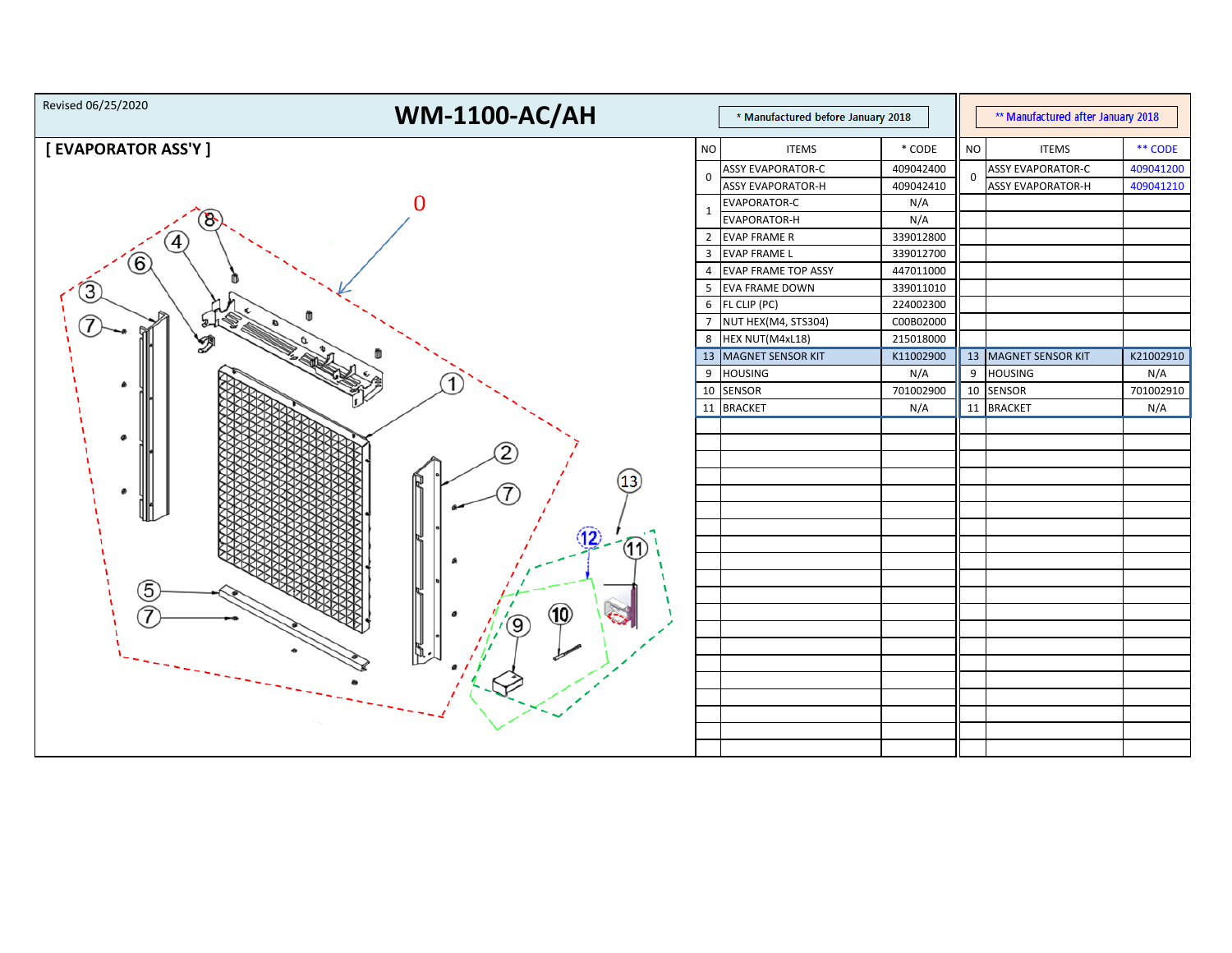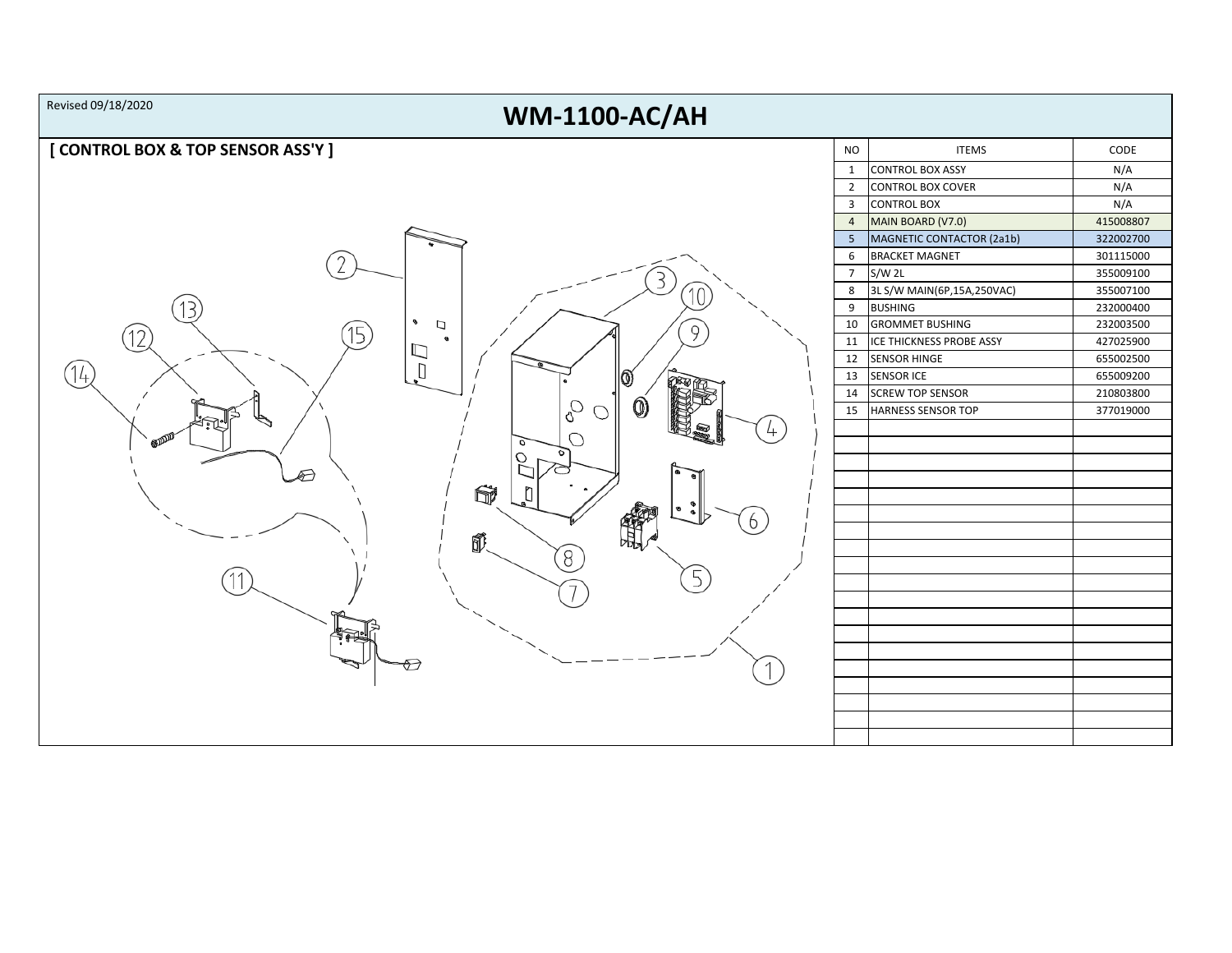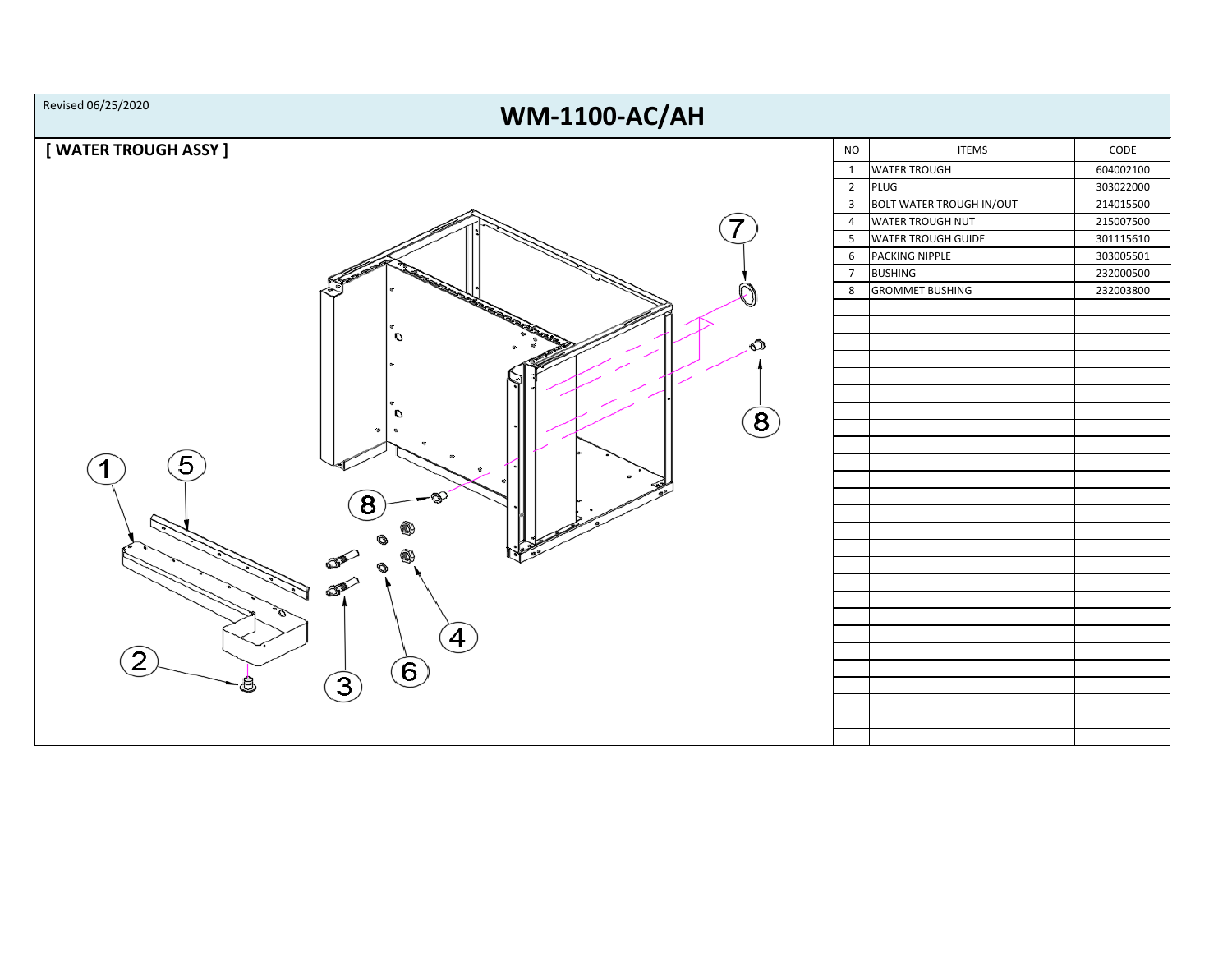